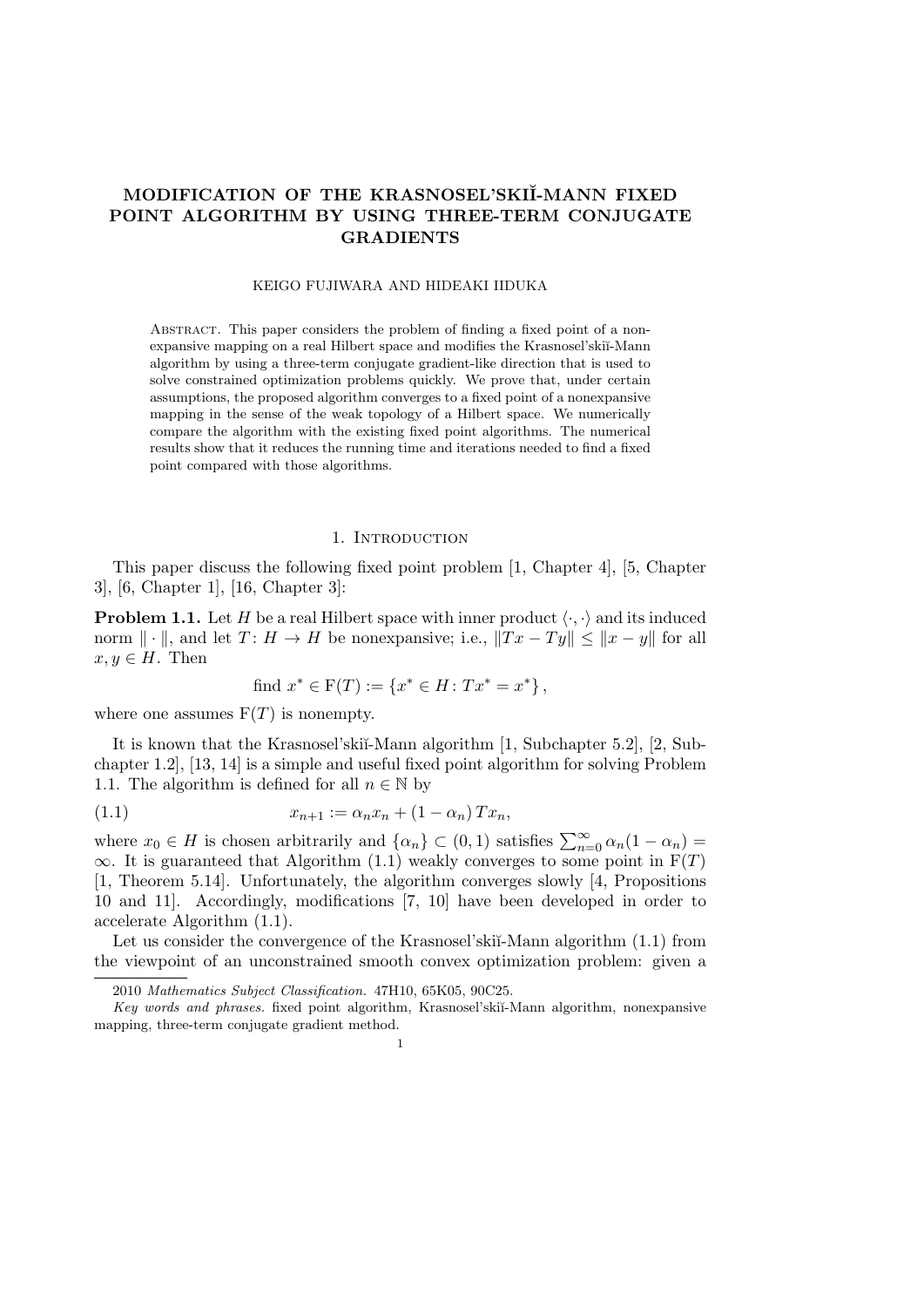Fréchet differentiable, convex function  $f: H \to \mathbb{R}$  with the Lipschitz continuous gradient *∇f*,

(1.2) minimize 
$$
f(x)
$$
 subject to  $x \in H$ .

Here, let us define a mapping  $T_f: H \to H$  by  $T_f := \text{Id} - \lambda \nabla f$ , where Id stands for the identity mapping on *H*, *L* is the Lipschitz constant of  $\nabla f$ , and  $\lambda \in [0, 2/L]$ . Then,  $T_f$  satisfies the nonexpansivity condition and  $F(T_f) = \operatorname{argmin}_{x \in H} f(x)$  [8, Proposition 2.3. The sequence  $\{x_n\}$  generated by Algorithm (1.1) with  $T_f$  is

(1.3) 
$$
x_{n+1} = x_n + (1 - \alpha_n)(T_f x_n - x_n) = x_n - \lambda (1 - \alpha_n) \nabla f(x_n),
$$

which means that Algorithm (1.1) with  $T_f$  is the steepest descent method for unconstrained smooth convex optimization and that it does not converge quickly. Hence, modified Krasnosel'ski˘ı-Mann algorithms [7, 10] were developed to accelerate the search for fixed points of a nonexpansive mapping.

Hishinuma and Iiduka [7] presented the following algorithm.

(1.4) 
$$
d_n := (Tx_n - x_n) + \beta_n d_{n-1},
$$

$$
x_{n+1} := x_n + (1 - \alpha_n) d_n.
$$

Algorithm (1.4) can be obtained by replacing the steepest descent direction  $d_n$ :=  $T_f x_n - x_n = -\lambda \nabla f(x_n)$  in (1.3) with the conjugate gradient-like direction [9, 12]  $d_n = T_f x_n - x_n + \beta_n d_{n-1} = -\lambda \nabla f(x_n) + \beta_n d_{n-1}$ , where  $\beta_n \geq 0$ . We can see that Algorithm (1.4) with  $\beta_n := 0$  ( $n \in \mathbb{N}$ ) coincides with Algorithm (1.1). Algorithm (1.4) weakly converges to a fixed point of *T* if  $\sum_{n=0}^{\infty} \beta_n < \infty$  and if  $\{Tx_n - x_n\}$  is bounded [7, Theorem 3.3]. Iiduka [10] proposed line search fixed point algorithms that can determine a more adequate step size than one satisfying  $\sum_{n=0}^{\infty} \alpha_n (1-\alpha_n)$ *∞* at each iteration *n* so that the value of *∥x<sup>n</sup> − T xn∥* decreases dramatically. The algorithms [10, Algorithm 2.1] use the conventional nonlinear conjugate gradient directions [15, Subchapter 5.2], such as the Hestenes-Stiefel, Fletcher-Reeves, Polak-Ribière-Polyak, and Dai-Yuan formulas, in contrast to the previous algorithm [7].

The main objective of this paper is to accelerate Algorithm (1.4). To reach this goal, we present an algorithm that can be obtained by replacing the conjugate gradient-like direction in (1.4) with the following *three-term conjugate gradient-like direction*:

$$
(1.5) \t\t d_{n+1} := (Tx_n - x_n) + \beta_n d_n + \gamma_n \omega_n,
$$

where  $\gamma_n \geq 0$  and  $\omega_n \in H$  ( $n \in \mathbb{N}$ ). The three-term conjugate gradient-like direction was proposed in [9] to accelerate the previous fixed point optimization algorithms and the numerical results in [9, Section 4] showed that the algorithm in [9] converges to optimal solutions to concrete smooth convex optimization problems faster than the previous ones.

We prove that, under certain assumptions, the proposed algorithm with (1.5) weakly converges to a fixed point in  $F(T)$ . Furthermore, we numerically compare it with Algorithms (1.1) and (1.4) and show that it performs better than them. This paper is organized as follows. Section 2 devises the acceleration algorithm for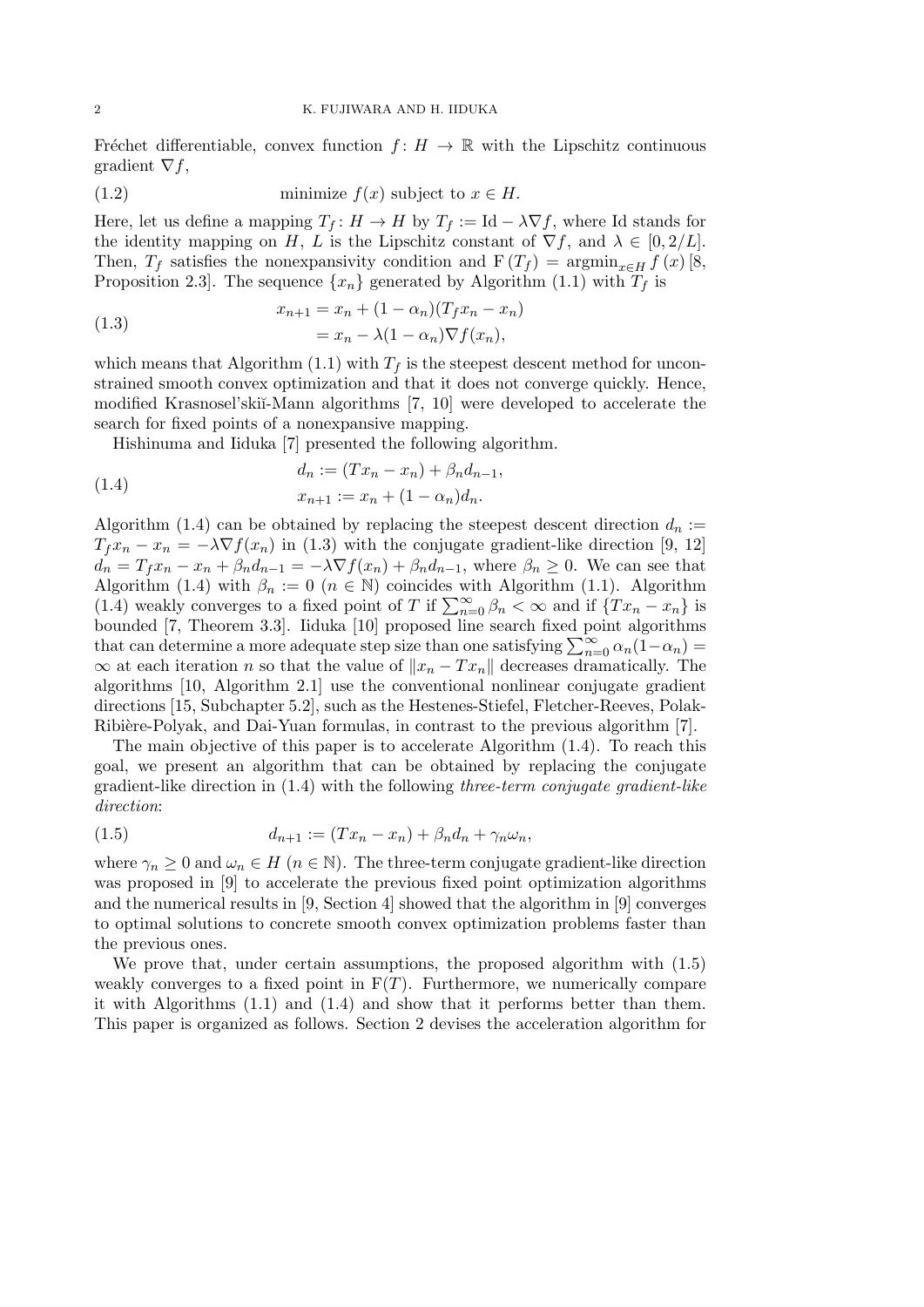solving Problem 1.1 and proves the weak convergence of the algorithm. Section 3 provides numerical examples. Section 4 concludes the paper.

#### 2. ACCELERATION OF THE KRASNOSEL'SKII-MANN ALGORITHM

Suppose that  $T: H \to H$  is nonexpansive with  $F(T) \neq \emptyset$ . The following is the proposed algorithm for solving Problem 1.1.

#### **Algorithm 2.1.**

**Step 0:** Choose  $\alpha > 0$  and  $x_0, \omega_0 \in H$  arbitrarily, and set  $\{\alpha_n\} \subset (0,1)$ ,  $\{\beta_n\} \subset [0, \infty)$ , and  $\{\gamma_n\} \subset [0, \infty)$ . Compute  $d_0 := (Tx_0 - x_0)/\alpha$ .

**Step 1:** Compute  $d_{n+1} \in H$  as

$$
d_{n+1} := \frac{1}{\alpha} \left( Tx_n - x_n \right) + \beta_n d_n + \gamma_n \omega_n.
$$

Compute  $x_{n+1} \in H$  as

$$
\begin{cases} y_n := x_n + \alpha d_{n+1}, \\ x_{n+1} := \alpha_n x_n + (1 - \alpha_n) y_n. \end{cases}
$$

Put  $n := n + 1$ , and go to Step 1.

The following is a convergence analysis of Algorithm 2.1.

**Theorem 2.2.** *Suppose that the sequences*  $\{\alpha_n\}$ ,  $\{\beta_n\}$ *, and*  $\{\gamma_n\}$  *satisfy* 

$$
(C1)\sum_{n=0}^{\infty} \alpha_n (1 - \alpha_n) = \infty, (C2)\sum_{n=0}^{\infty} \beta_n < \infty, (C3)\sum_{n=0}^{\infty} \gamma_n < \infty.
$$

*Moreover, assume that*

(C4)  $\{Tx_n - x_n\}$  *is bounded and* (C5)  $\{\omega_n\}$  *is bounded.* 

*Then the sequence*  $\{x_n\}$  *generated by Algorithm 2.1 weakly converges to a fixed point of T.*

2.1. **Proof of Theorem 2.2.** We first prove the boundedness of  $\{d_n\}$ ,  $\{x_n\}$ , and *{yn}*.

**Lemma 2.3.** *Suppose that the assumptions in Theorem 2.2 hold. Then,*

- (i)  $\{d_n\}$  *is bounded*;
- (ii)  $\lim_{n\to\infty} ||x_n u||$  *exists for all*  $u \in F(T)$ *. In particular,*  $\{x_n\}$  *is bounded;*
- (iii)  $\{y_n\}$  *is bounded.*

*Proof.* (i) Conditions (C2) and (C3) ensure that  $\lim_{n\to\infty} \beta_n = 0$  and  $\lim_{n\to\infty} \gamma_n = 0$ . Then there exists  $n_0 \in \mathbb{N}$  such that  $\beta_n \leq 1/3$  and  $\gamma_n \leq 1/3$  for all  $n \geq n_0$ . Put  $M_1 := \max\{\|d_{n_0}\|, (3/\alpha) \sup_{n \in \mathbb{N}} \|Tx_n - x_n\|\}.$  Condition (C4) implies that  $M_1 < \infty$ . Moreover, put  $M_2 := \max\{M_1, \sup_{n \in \mathbb{N}} ||\omega_n||\}$ . Condition (C5) and  $M_1$  imply that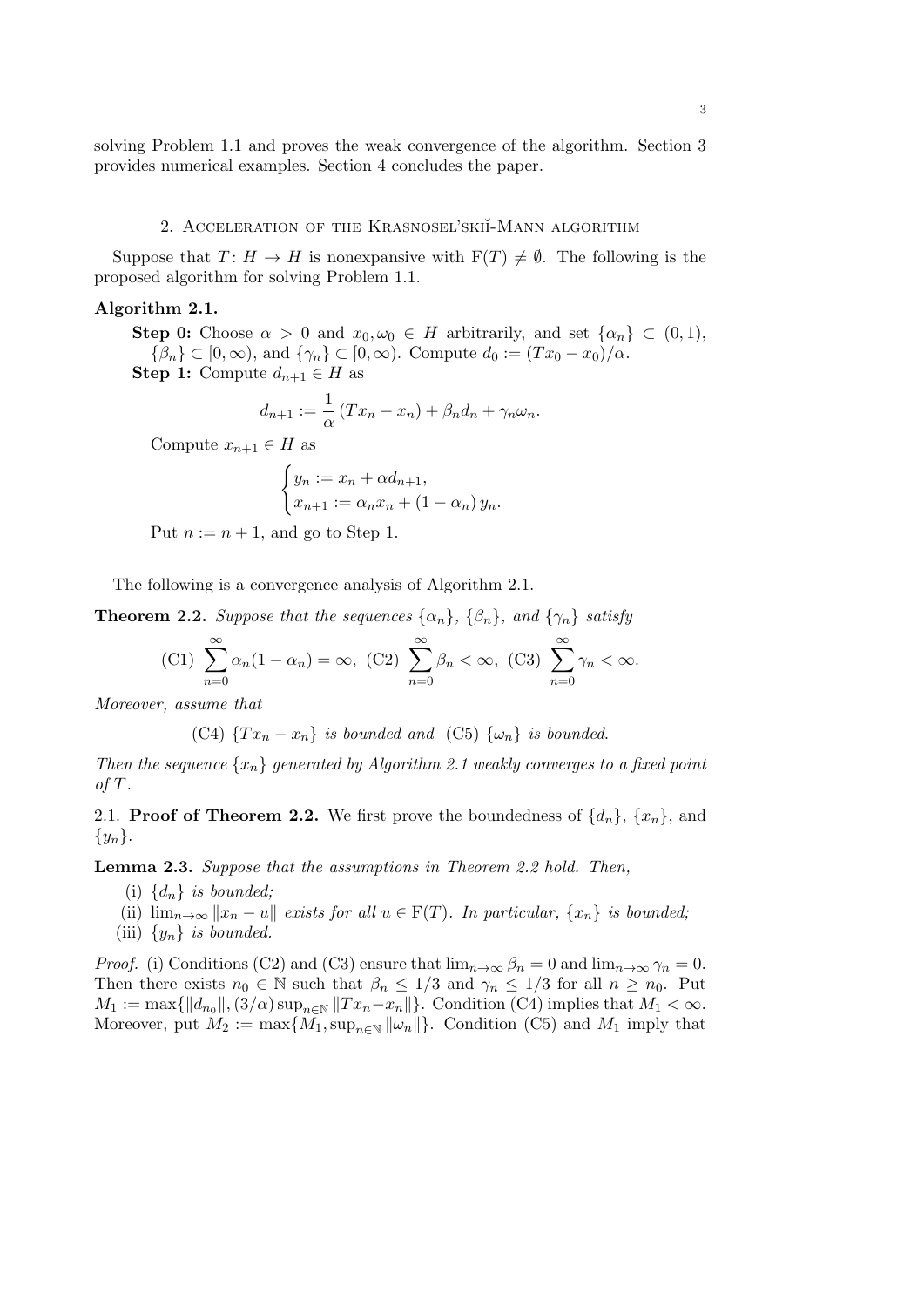*M*<sub>2</sub>  $\lt \infty$ . We assume that  $||d_n|| \leq M_2$  for some *n* ≥ *n*<sub>0</sub>. From the triangle inequality, we find that

$$
||d_{n+1}|| = \left\| \frac{1}{\alpha} (Tx_n - x_n) + \beta_n d_n + \gamma_n \omega_n \right\|
$$
  
\n
$$
\leq \frac{1}{\alpha} ||Tx_n - x_n|| + \beta_n ||d_n|| + \gamma_n ||\omega_n||
$$
  
\n
$$
\leq M_2.
$$

Induction shows that  $||d_n|| \leq M_2$  for all  $n \geq n_0$ ; i.e.,  $\{d_n\}$  is bounded.

(ii) The definitions of  $y_n$  and  $d_n$  ( $n \in \mathbb{N}$ ) imply that

 $\ddot{\phantom{a}}$ 

(2.1) 
$$
y_n = x_n + \alpha \left\{ \frac{1}{\alpha} (Tx_n - x_n) + \beta_n d_n + \gamma_n \omega_n \right\}
$$

$$
= Tx_n + \alpha (\beta_n d_n + \gamma_n \omega_n).
$$

The triangle inequality and (2.1) mean that, for all  $u \in F(T)$  and for all  $n \geq n_0$ ,

$$
||x_{n+1} - u|| = ||\alpha_n x_n + (1 - \alpha_n) \{ Tx_n + \alpha (\beta_n d_n + \gamma_n \omega_n) \} - u||
$$
  
=  $||\alpha_n (x_n - u) + (1 - \alpha_n) \{ Tx_n - u + \alpha (\beta_n d_n + \gamma_n \omega_n) \|$   
 $\leq \alpha_n ||x_n - u|| + (1 - \alpha_n) ||Tx_n - u|| + \alpha (1 - \alpha_n) \beta_n ||d_n||$   
+  $\alpha (1 - \alpha_n) \gamma_n ||\omega_n||,$ 

which, together with the nonexpansivity of *T*,  $1 - \alpha_n < 1$  ( $n \in \mathbb{N}$ ),  $||d_n|| \leq M_2$ , and  $\|\omega_n\|$  ≤ *M*<sub>2</sub>, implies that, for all *n* ≥ *n*<sub>0</sub>,

$$
||x_{n+1} - u|| \le ||x_n - u|| + \alpha M_2 (\beta_n + \gamma_n).
$$

Conditions (C2) and (C3) thus guarantee that  $\lim_{n\to\infty} ||x_n - u||$  exists for all  $u \in$  $F(T)$ . This means  $\{x_n\}$  is bounded.

(iii) The definition of  $\{y_n\}$  ( $n \in \mathbb{N}$ ) and the boundedness of  $\{x_n\}$  and  $\{d_n\}$  imply that  $\{y_n\}$  is also bounded.  $\Box$ 

Next, we prove the following lemma.

**Lemma 2.4.** *Suppose that the assumptions in Theorem 2.2 hold. Then,*

- (i)  $\lim_{n\to\infty} ||Tx_n x_n|| = 0;$
- (ii) *There exists a subsequence*  $\{x_{n_i}\}\$  *of*  $\{x_n\}$  *which weakly converges to a fixed point of*  $T$ *.*

*Proof.* (i) Choose  $u \in F(T)$  arbitrarily. From the equality,  $||\alpha x + (1 - \alpha)y||^2 =$  $\alpha ||x||^2 + (1-\alpha) ||y||^2 - \alpha(1-\alpha) ||x-y||^2$   $(\alpha \in [0,1], x, y \in H)$ , we have that, for all *n* ∈ N,

$$
||x_{n+1} - u||^2 = ||\alpha_n x_n + (1 - \alpha_n) y_n - u||^2
$$
  
=  $\alpha_n ||x_n - u||^2 + (1 - \alpha_n) ||y_n - u||^2 - \alpha_n (1 - \alpha_n) ||x_n - y_n||^2$ .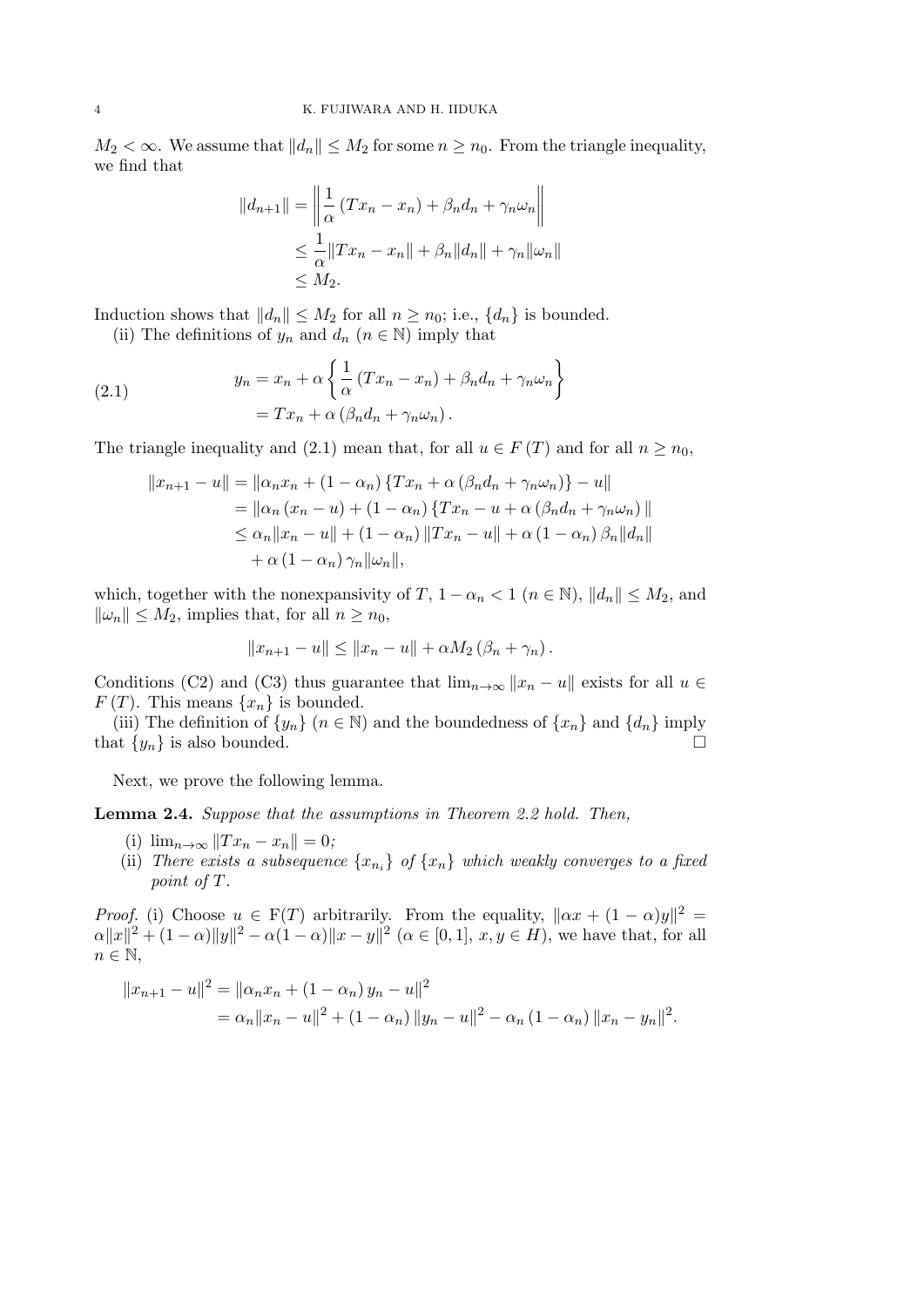From (2.1), the nonexpansivity of *T*, and the inequality,  $||x+y||^2 \le ||x||^2 + 2\langle x+y, y \rangle$  $(x, y \in H)$ , we find that, for all  $n \in \mathbb{N}$ ,

$$
||y_n - u||^2 = || (Tx_n - u) + \alpha (\beta_n d_n + \gamma_n \omega_n) ||^2
$$
  
\n
$$
\leq ||Tx_n - u||^2 + 2\alpha \beta_n \langle y_n - u, d_n \rangle + 2\alpha \gamma_n \langle y_n - u, \omega_n \rangle
$$
  
\n
$$
\leq ||x_n - u||^2 + M_3 \beta_n + M_4 \gamma_n,
$$

where  $M_3 := \sup_{n \in \mathbb{N}} 2\alpha |\langle y_n - u, d_n \rangle| < \infty$  and  $M_4 := \sup_{n \in \mathbb{N}} 2\alpha |\langle y_n - u, \omega_n \rangle| < \infty$ . Hence, from  $||x_n - y_n|| = \alpha ||d_{n+1}||$  ( $n \in \mathbb{N}$ ), we find that, for all  $n \in \mathbb{N}$ ,

$$
||x_{n+1} - u||^2 \le ||x_n - u||^2 + M_3\beta_n + M_4\gamma_n - \alpha^2\alpha_n (1 - \alpha_n) ||d_{n+1}||^2.
$$

Therefore, for all  $n \in \mathbb{N}$ ,

$$
\alpha^2 \alpha_n (1 - \alpha_n) \|d_{n+1}\|^2 \le \|x_n - u\|^2 - \|x_{n+1} - u\|^2 + M_3 \beta_n + M_4 \gamma_n.
$$

Summing up these inequalities from  $n = 0$  to  $n = N \in \mathbb{N}$  yields

$$
\alpha^2 \sum_{n=0}^{N} \alpha_n (1 - \alpha_n) \|d_{n+1}\|^2 \le \|x_0 - u\|^2 - \|x_{N+1} - u\|^2 + M_3 \sum_{n=0}^{N} \beta_n + M_4 \sum_{n=0}^{N} \gamma_n
$$
  

$$
\le \|x_0 - u\|^2 + M_3 \sum_{n=0}^{\infty} \beta_n + M_4 \sum_{n=0}^{\infty} \gamma_n.
$$

Accordingly, (C2) and (C3) guarantee that

$$
\alpha^2 \sum_{n=0}^{\infty} \alpha_n (1 - \alpha_n) ||d_{n+1}||^2 < \infty.
$$

Hence, (C1) means that

(2.2) 
$$
\liminf_{n \to \infty} ||d_{n+1}|| = 0.
$$

From the definition of  $d_{n+1}$   $(n \in \mathbb{N})$ , we have that, for all  $n \geq n_0$ ,

$$
\frac{1}{\alpha}||Tx_n - x_n|| \le ||d_{n+1}|| + \beta_n ||d_n|| + \gamma_n ||\omega_n|| \le ||d_{n+1}|| + M_2 (\beta_n + \gamma_n),
$$

which, together with (2.2) and  $\lim_{n\to\infty} (\beta_n + \gamma_n) = 0$  implies that

$$
\frac{1}{\alpha} \liminf_{n \to \infty} ||Tx_n - x_n|| \le \liminf_{n \to \infty} \{ ||d_{n+1}|| + M_2 (\beta_n + \gamma_n) \}
$$
  
=  $\liminf_{n \to \infty} ||d_{n+1}|| + M_2 \lim_{n \to \infty} (\beta_n + \gamma_n)$   
= 0.

Thus, we find that

(2.3) 
$$
\liminf_{n \to \infty} ||Tx_n - x_n|| = 0.
$$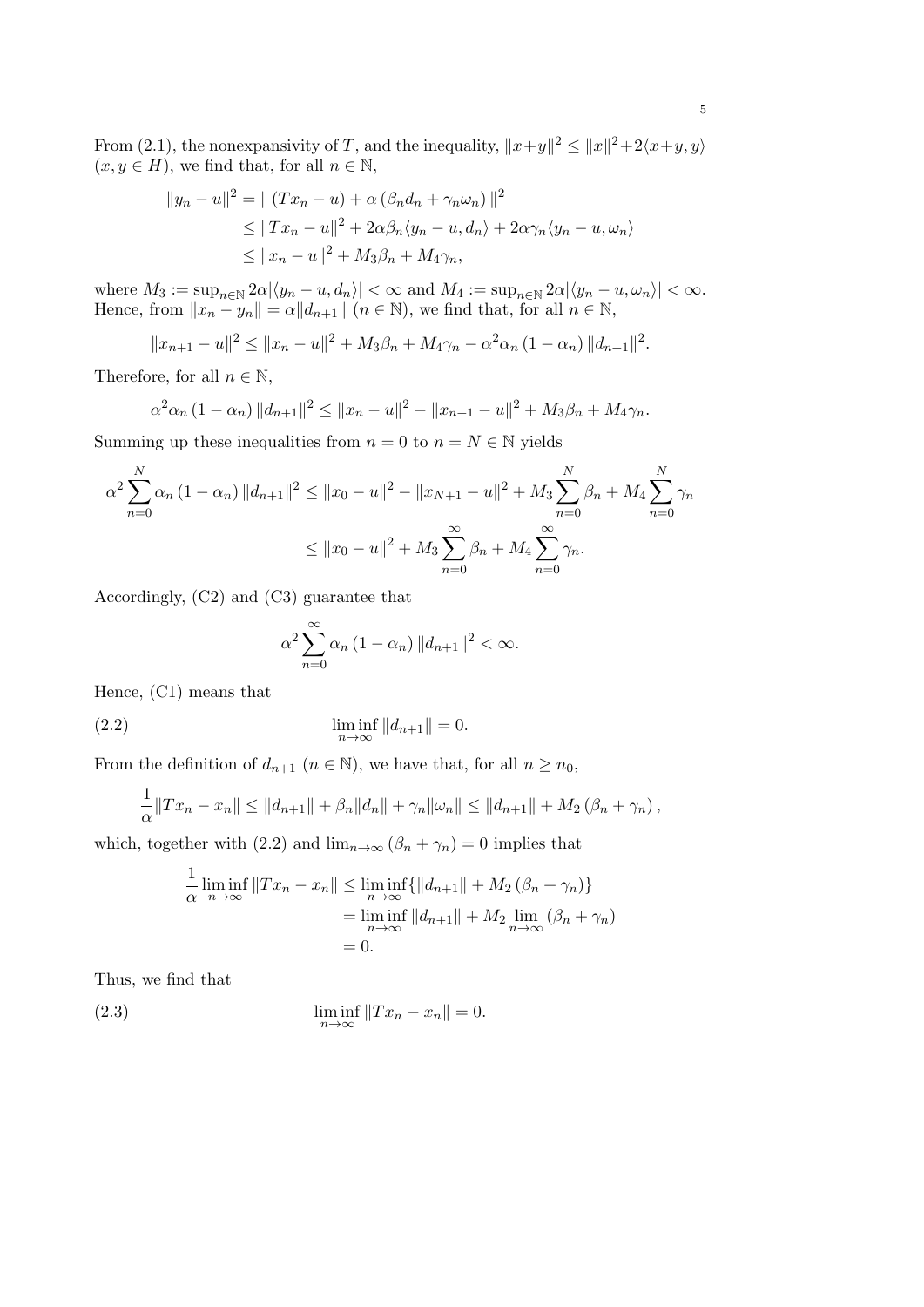From (2.1), the nonexpansivity of *T*, and the triangle inequality, we have that, for all  $n \in \mathbb{N}$ ,

$$
||Tx_{n+1} - x_{n+1}|| = ||Tx_{n+1} - \alpha_n x_n - (1 - \alpha_n) \{Tx_n + \alpha (\beta_n d_n + \gamma_n \omega_n)\}||
$$
  
\n
$$
\leq \alpha_n ||Tx_{n+1} - x_n|| + (1 - \alpha_n) ||x_{n+1} - x_n||
$$
  
\n
$$
+ \alpha (1 - \alpha_n) \beta_n ||d_n|| + \alpha (1 - \alpha_n) \gamma_n ||\omega_n||
$$

which, together with  $||d_n|| \leq M_2$ ,  $||\omega_n|| \leq M_2$   $(n \geq n_0)$ , and the triangle inequality, implies that, for all  $n \geq n_0$ ,

$$
||Tx_{n+1} - x_{n+1}|| \le \alpha_n ||Tx_{n+1} - x_n|| + (1 - \alpha_n) ||x_{n+1} - x_n||
$$
  
+  $\alpha (1 - \alpha_n) M_2 (\beta_n + \gamma_n)$   
 $\le \alpha_n ||Tx_{n+1} - x_{n+1}|| + ||x_{n+1} - x_n||$   
+  $\alpha (1 - \alpha_n) M_2 (\beta_n + \gamma_n).$ 

Hence, we find that, for all  $n \geq n_0$ ,

$$
(1 - \alpha_n) \|Tx_{n+1} - x_{n+1}\|
$$
  
\n
$$
\leq \|x_{n+1} - x_n\| + \alpha (1 - \alpha_n) M_2 (\beta_n + \gamma_n)
$$
  
\n
$$
= \| \alpha_n x_n + (1 - \alpha_n) \{Tx_n + \alpha (\beta_n d_n + \gamma_n \omega_n) \} - x_n \| + \alpha (1 - \alpha_n) M_2 (\beta_n + \gamma_n)
$$
  
\n
$$
= (1 - \alpha_n) \|Tx_n - x_n + \alpha (\beta_n d_n + \gamma_n \omega_n) \| + \alpha (1 - \alpha_n) M_2 (\beta_n + \gamma_n)
$$
  
\n
$$
\leq (1 - \alpha_n) \|Tx_n - x_n \| + 2\alpha (1 - \alpha_n) M_2 (\beta_n + \gamma_n),
$$

which means that, for all  $n \geq n_0$ ,

(2.4) 
$$
||Tx_{n+1} - x_{n+1}|| \le ||Tx_n - x_n|| + 2\alpha M_2 (\beta_n + \gamma_n).
$$

Therefore, (C2) and (C3) guarantee the existence of  $\lim_{n\to\infty} ||Tx_n - x_n||$ . Equation (2.3) leads us to

(2.5) 
$$
\lim_{n \to \infty} ||Tx_n - x_n|| = \liminf_{n \to \infty} ||Tx_n - x_n|| = 0.
$$

(ii) Since  $\{x_n\}$  is bounded, there exists  $\{x_{n_i}\} \subset \{x_n\}$  which weakly converges to *z* ∈ *H*. Assume that  $z \notin F(T)$ , i.e.,  $z \neq Tz$ . Then Opial's condition, (2.5), and the nonexpansivity of *T* ensure that

$$
\liminf_{i \to \infty} ||x_{n_i} - z|| < \liminf_{i \to \infty} ||x_{n_i} - Tz||
$$
\n
$$
= \liminf_{i \to \infty} ||x_{n_i} - Tx_{n_i} + Tx_{n_i} - Tz||
$$
\n
$$
= \liminf_{i \to \infty} ||Tx_{n_i} - Tz||
$$
\n
$$
\leq \liminf_{i \to \infty} ||x_{n_i} - z||.
$$

This is a contradiction. Hence,  $z \in F(T)$ . This completes the proof.  $\Box$ 

Now, we are in the position to prove Theorem 2.2.

*Proof.* Let  $\{x_{n_j}\}$  be another subsequence of  $\{x_n\}$ . The boundedness of  $\{x_n\}$  implies that  $\{x_{n_j}\}$  weakly converges to  $w \in F(T)$ . A similar discussion as in the proof of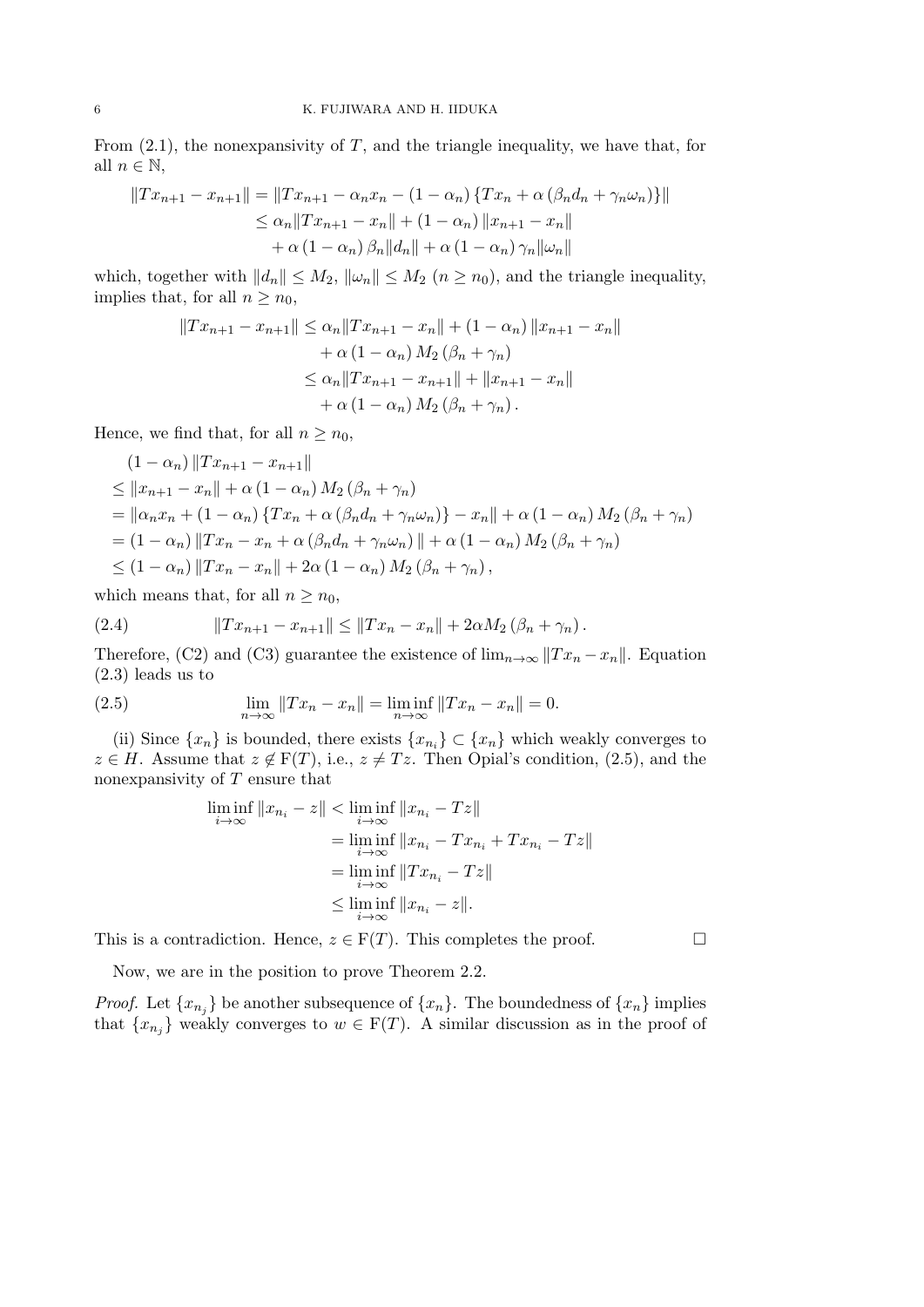Lemma 2 (ii) leads us to  $w \in F(T)$ . Assume that  $z \neq w$ . Then, Lemma 1 (ii) and Opial's condition mean that

$$
\lim_{n \to \infty} ||x_n - z|| = \lim_{i \to \infty} ||x_{n_i} - z|| < \lim_{i \to \infty} ||x_{n_i} - w||
$$
  
= 
$$
\lim_{n \to \infty} ||x_n - w|| = \lim_{j \to \infty} ||x_{n_j} - w||
$$
  
< 
$$
< \lim_{j \to \infty} ||x_{n_j} - z|| = \lim_{n \to \infty} ||x_n - z||.
$$

This is a contradiction. Hence,  $z = w$ . This guarantees that  $\{x_n\}$  weakly converges to a fixed point of *T*. This completes the proof.

□

# 3. Numerical Examples

We applied Algorithm 2.1 and the existing algorithms,  $(1.1)$  and  $(1.4)$ , to the following problem [3, 9, 11, 17].

**Problem 3.1.** Suppose that  $C_0 \subset \mathbb{R}^N$  is a nonempty, bounded, closed convex set and  $C_i \subset \mathbb{R}^N$   $(i = 1, 2, \ldots, m)$  is a nonempty, closed convex set and  $\Phi(x)$  is the mean square value of the distances from  $x \in \mathbb{R}^N$  to  $C_i$   $(i = 1, 2, \ldots, m)$ , i.e.,

$$
\Phi(x) := \frac{1}{m} \sum_{i=1}^{m} d(x, C_i)^2 = \frac{1}{m} \sum_{i=1}^{m} \left( \min_{y \in C_i} ||x - y|| \right)^2 \ (x \in \mathbb{R}^n).
$$

Then,

find 
$$
x^* \in C_{\Phi} := \left\{ x^* \in C_0 : \Phi(x^*) = \min_{y \in C_0} \Phi(y) \right\}.
$$

The set  $C_{\Phi}$  is called the generalized convex feasible set and is a subset of  $C_0$ whose elements are closest to  $C_i$ s in the sense of the mean square norm. The set  $C_{\Phi}$ is well-defined even if  $\bigcap_{i=0}^{m} C_i = \emptyset$ . This is because it is the set of all minimizers of  $\Phi$ over  $C_0$ . The boundedness and closedness of  $C_0$  guarantee  $C_{\Phi} \neq \emptyset$ . Moreover, the condition  $C_{\Phi} = \bigcap_{i=0}^{m} C_i$  holds when  $\bigcap_{i=0}^{m} C_i \neq \phi$ , which means  $C_{\Phi}$  is a generalization of  $\bigcap_{i=0}^m C_i$ .

Here, we define a mapping  $T: \mathbb{R}^N \to \mathbb{R}^N$  by

(3.1) 
$$
T := P_0 \left( \frac{1}{m} \sum_{i=1}^m P_i \right),
$$

where  $P_i := P_{C_i}$  ( $i = 0, 1, ..., m$ ) stands for the metric projection onto  $C_i$ . Accordingly, Proposition 4.2 in [17] ensures that *T* defined by (3.1) is nonexpansive and

$$
F(T) = C_{\Phi}.
$$

Therefore, Problem 3.1 coincides with Problem 1.1 with *T* defined as in (3.1).

The experiment used an Apple Macbook Air with a 1.3GHz Intel Core i5 CPU and 4GB DDR3 memory. Algorithms (1.1), (1.4), and 2.1 were written in C and complied by using gcc version 4.2.1. The operating system of the computer was Mac OSX version 10.8.5. We set  $\alpha := 1$ ,  $\alpha_n := 1/2$  ( $n \in \mathbb{N}$ ),  $\beta_n := 1/(n+1)^{1.001}$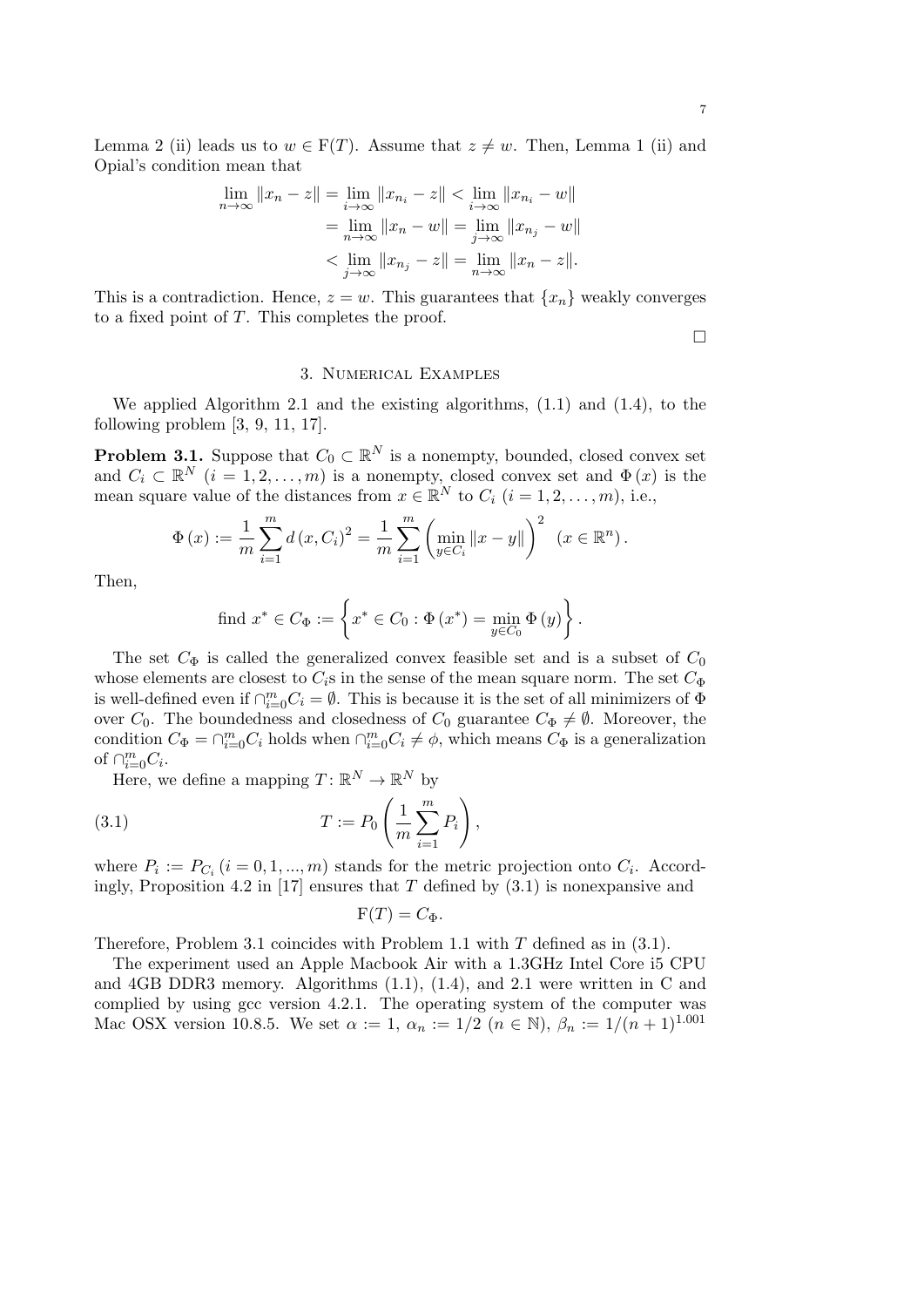$(n \in \mathbb{N})$ , and  $\gamma_n := \beta_n$   $(n \in \mathbb{N})$ . In the experiment, we chose  $C_i$   $(i = 0, 1, 2, ..., m)$  to be a closed ball with center  $c_i \in \mathbb{R}^N$  and radius  $r_i > 0$ . Thus,  $P_i$   $(i = 0, 1, \ldots, m)$ can be computed with

$$
P_i(x) := x + \frac{\|c_i - x\| - r_i}{\|c_i - x\|} (c_i - x) \text{ if } \|c_i - x\| > r_i,
$$

or  $P_i(x) := x$  if  $||c_i - x|| \leq r_i$ .

3.1. **Case of**  $\bigcap_{i=0}^{m} C_i \neq \emptyset$ . We set  $N := 10^7$ ,  $m := 2$ ,  $C_0 := \{x \in \mathbb{R}^N : ||x|| \leq$ 800},  $C_1 := \{x \in \mathbb{R}^N : ||x - (0.3, 0.3, \dots, 0.3)^{\top}|| \le 800\}, C_2 := \{x \in \mathbb{R}^N : ||x - (0.3, 0.3, \dots, 0.3)^{\top}||\}$  $(-0.2, -0.2, \ldots, -0.2)$ <sup>T</sup>  $\|$  ≤ 800}, in order to consider the case of  $\cap_{i=0}^{2} C_i \neq \emptyset$ . We used a nonexpansive mapping *T* defined as in (3.1).



FIGURE 1.  $||x_n - Tx_n||$  for Algorithms (1.1), (1.4), and 2.1, where  $N := 10^7$  and  $\bigcap_{i=0}^2 C_i \neq \emptyset$ 

Figure 1 and Table 1 show  $||x_n - Tx_n||$  for the three algorithms over the course of 50 iterations. We can see the that  $||x_n - Tx_n||$  of the proposed algorithm was shorter than those of the other algorithms. During the early iterations, the proposed algorithm converged faster than the other algorithms to a point in  $\bigcap_{i=0}^{m} C_i$ .

Figure 2 and Table 2 show the number of iterations taken by the algorithms to satisfy  $||x_n - Tx_n|| < 10^{-2}$ . The proposed algorithm took 396 iterations, the fewest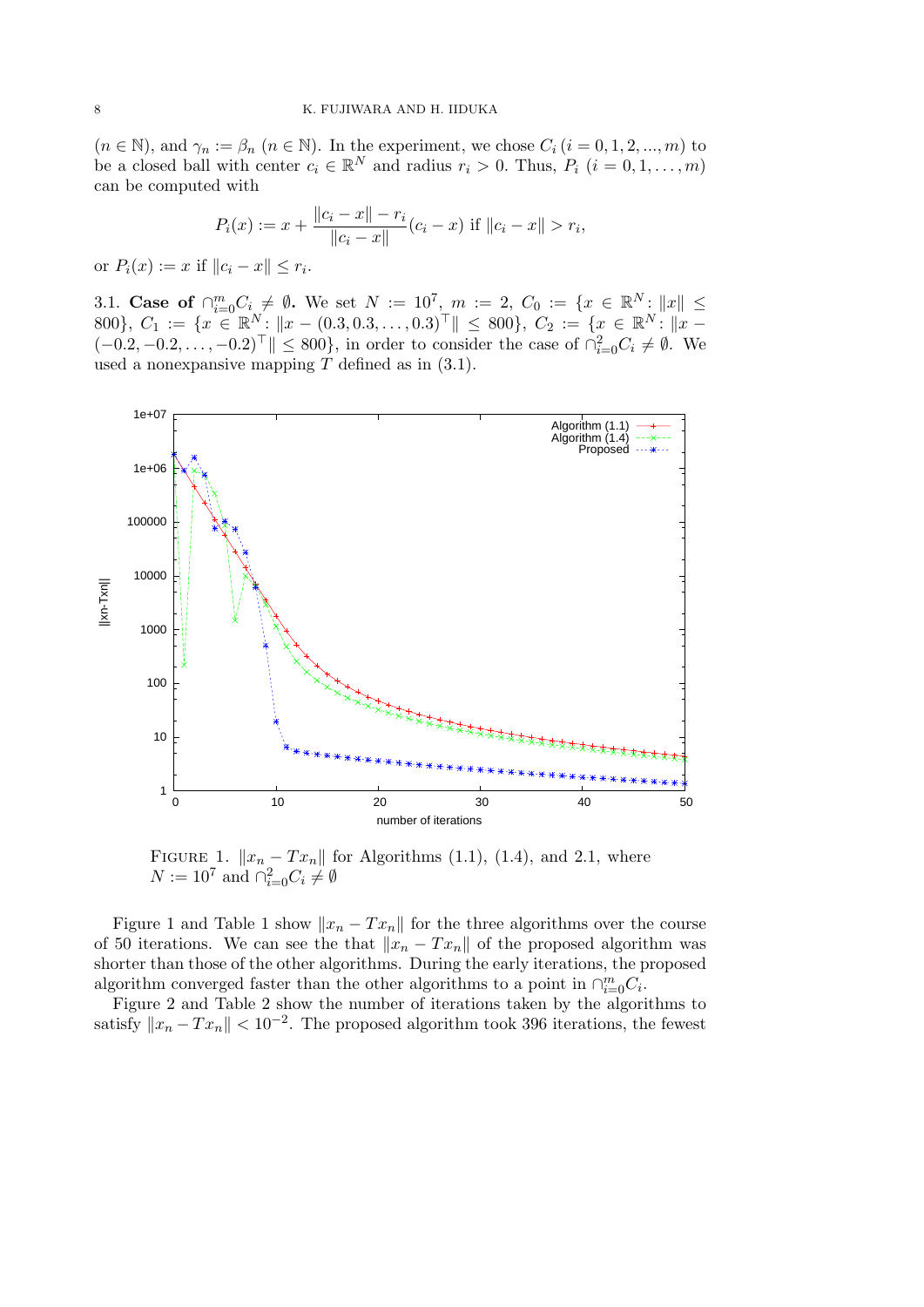| Algorithm                | $  x_{50} - Tx_{50}  $ |
|--------------------------|------------------------|
| Algorithm $(1.1)$        | 4.44171745             |
| Algorithm $(1.4)$        | 3.83869077             |
| Algorithm 2.1 (Proposed) | 1.37881135             |

TABLE 1.  $||x_{50} - Tx_{50}||$  for Algorithms (1.1), (1.4), and 2.1, where  $N := 10^7$  and  $\bigcap_{i=0}^2 C_i \neq \emptyset$ 



FIGURE 2. Number of iterations to reach  $||x_n - Tx_n|| < 10^{-2}$ 

TABLE 2. Number of iterations to reach  $||x_n - Tx_n|| < 10^{-2}$ 

| Algorithm                | $  x_n - Tx_n  $   Iterations |     |
|--------------------------|-------------------------------|-----|
| Algorithm $(1.1)$        | 0.00998186                    | 437 |
| Algorithm $(1.4)$        | 0.00989580                    | 432 |
| Algorithm 2.1 (Proposed) | 0.00996951                    | 396 |

number. Algorithm (1.1) and Algorithm (1.4) had almost the same results. Thus, we can see that the proposed algorithm was faster the others.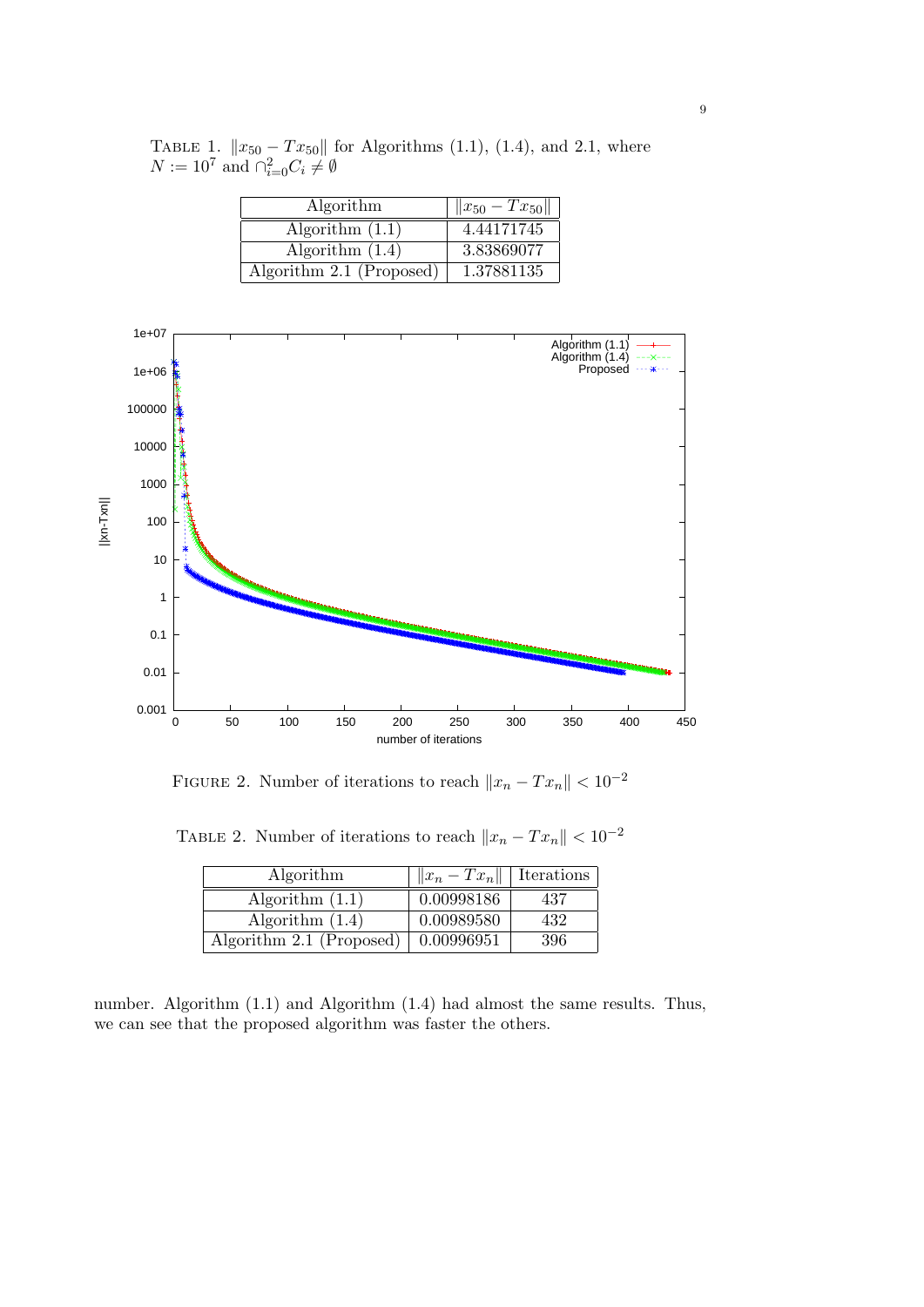

FIGURE 3. Number of seconds until  $||x_n - Tx_n|| < 10^{-2}$ 

| Algorithm         | $  x_n-Tx_n  $ | Seconds    |
|-------------------|----------------|------------|
| Algorithm $(1.1)$ | 0.0099819      | 425.162338 |
| Algorithm $(1.4)$ | 0.0098958      | 419.604415 |

Algorithm 2.1 (Proposed)  $\vert$  0.0099695  $\vert$  384.775158

TABLE 3. Number of seconds until  $||x_n - Tx_n|| < 10^{-2}$ 

Figure 3 and Table 3 compare the times taken by the algorithms to satisfy  $||x_n -$ *T xn∥ <* 10*−*<sup>2</sup> . It is clear that the proposed algorithm converged faster than the others to a point in  $\cap_{i=0}^m C_i$ .

We can conclude from the above that the proposed algorithm 2.1 performed better than Algorithm (1.1) or Algorithm (1.4).

3.2. **Case of**  $\bigcap_{i=0}^{m} C_i = \emptyset$ . We set  $N := 10^7$ ,  $m := 2$ ,  $C_0 := \{x \in \mathbb{R}^N : ||x|| \leq$ 100},  $C_1 := \{x \in \mathbb{R}^N : ||x - (5.0, 5.0, \dots, 5.0)^\top|| \le 100\}, C_2 := \{x \in \mathbb{R}^N : ||x - (5.0, 5.0, \dots, 5.0)^\top|| \le 100\}$  $(-3.0, -3.0, \ldots, -3.0)$ <sup>T</sup>  $\|$  ≤ 100} in order to consider the case of  $\cap_{i=0}^{2} C_i = \emptyset$ . We used a nonexpansive mapping *T* defined as in (3.1).

Figure 4 and Table 4 show  $||x_n - Tx_n||$  for the three algorithms over the course of 50 iterations.  $||x_n - Tx_n||$  of the proposed algorithm was shorter than those of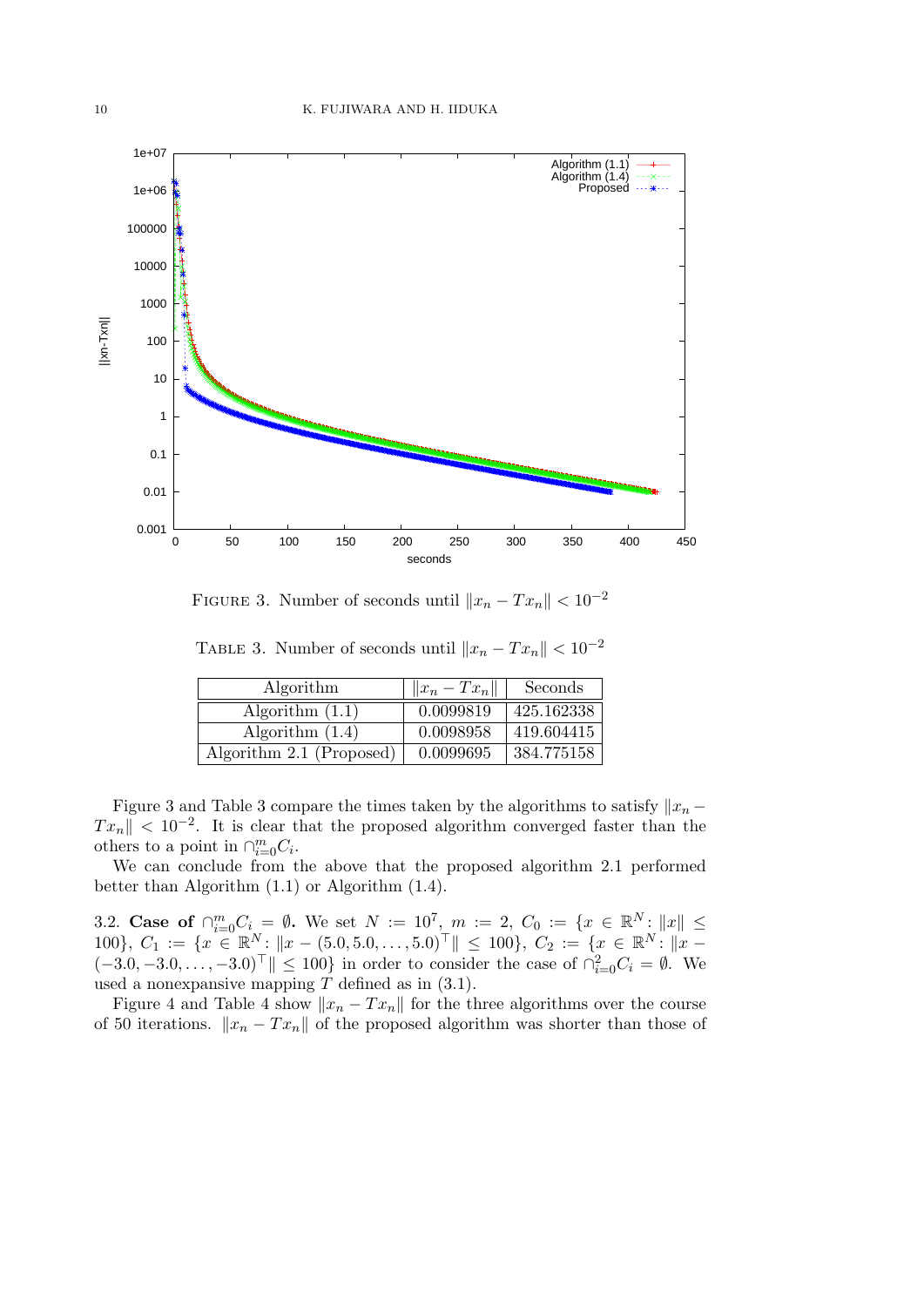

FIGURE 4.  $||x_n - Tx_n||$  for Algorithms (1.1), (1.4), and 2.1, where  $N := 10^7$  and  $\bigcap_{i=0}^2 C_i = \emptyset$ 

TABLE 4.  $||x_{50} - Tx_{50}||$  for Algorithms (1.1), (1.4), and 2.1, where  $N := 10^7$  and  $\bigcap_{i=0}^2 C_i = \emptyset$ 

| Algorithm                | $  x_{50} - Tx_{50}  $   |
|--------------------------|--------------------------|
| Algorithm $(1.1)$        | 0.000000001638652        |
| Algorithm $(1.4)$        | 0.000000000009824        |
| Algorithm 2.1 (Proposed) | $\mid 0.000000000000899$ |

Algorithm (1.1) and Algorithm (1.4). During the early iterations, the proposed algorithm converged slightly faster than the other algorithms to a point in  $C_{\Phi}$ .

TABLE 5. Number of iterations taken to reach  $||x_n - Tx_n|| < 10^{-6}$ 

| Algorithm                        | $  x_n - Tx_n  $   Iterations |    |
|----------------------------------|-------------------------------|----|
| Algorithm $(1.1)$                | 0.00000084                    |    |
| Algorithm $(1.4)$                | 0.00000072                    | 35 |
| Algorithm 2.1 (Proposed) $\vert$ | 0.00000049                    | 33 |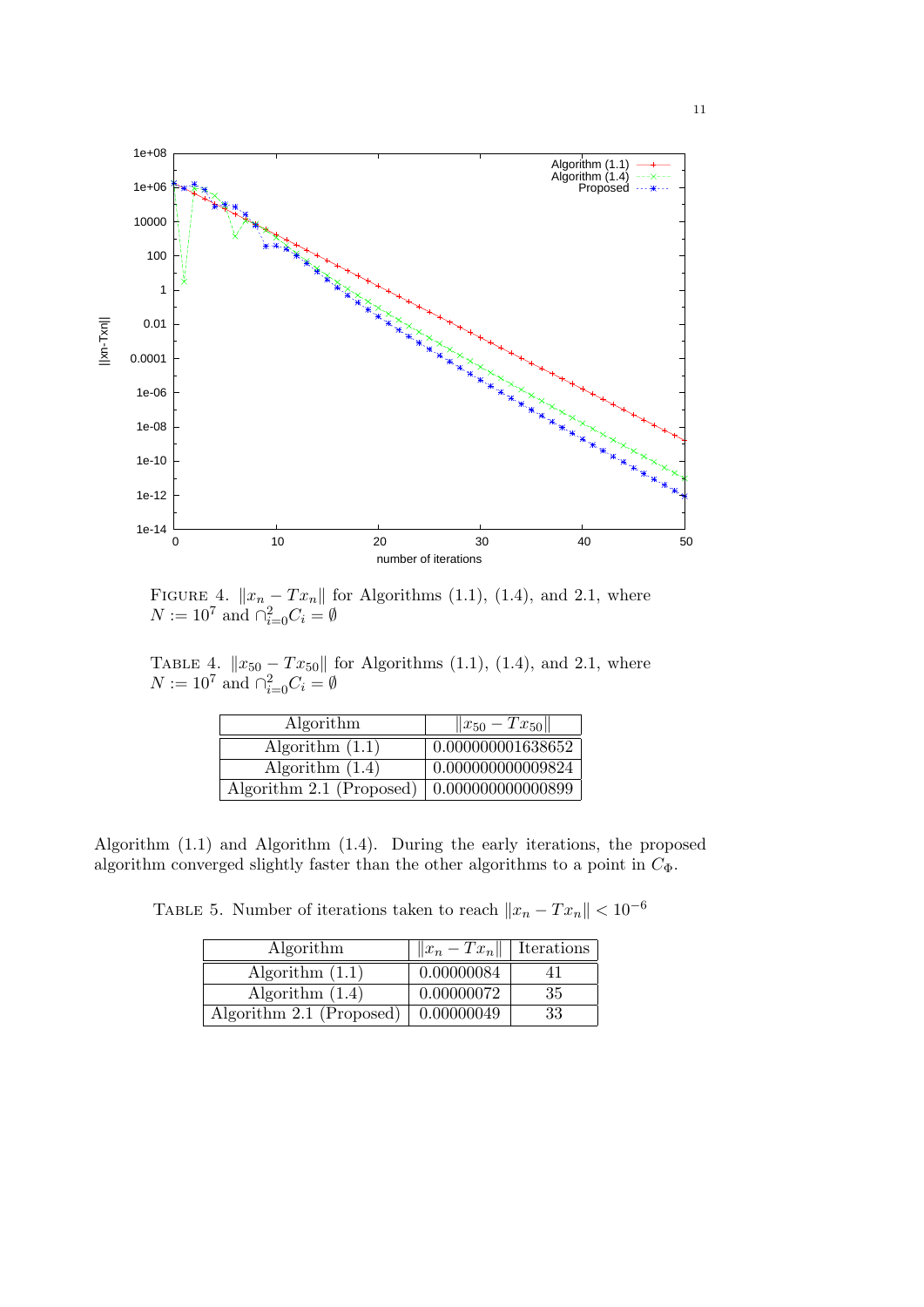

FIGURE 5. Number of iterations to reach  $||x_n - Tx_n|| < 10^{-6}$ 

Figure 5 and Table 5 show the number of iterations required by the algorithms to satisfy  $||x_n - Tx_n|| < 10^{-6}$ . Although the proposed algorithm took the fewest iterations, 33, the results of the three algorithms were comparable.

TABLE 6. Number of seconds until  $||x_n - Tx_n|| < 10^{-2}$ 

| Algorithm                | $  x_n-Tx_n  $ | Seconds   |
|--------------------------|----------------|-----------|
| Algorithm $(1.1)$        | 0.0000008      | 41.425032 |
| Algorithm $(1.4)$        | 0.0000007      | 35.325500 |
| Algorithm 2.1 (Proposed) | 0.0000005      | 33.539761 |

Figure 6 and Table 6 show the time required by the algorithms to satisfy  $||x_n -$ *Tx<sub>n</sub>* $||$  < 10<sup>−6</sup>. The proposed algorithm converged slightly faster than the others to a point in  $C_{\Phi}$ .

We can conclude from these experiments that the proposed algorithm 2.1 outperformed Algorithm (1.1) and Algorithm (1.4).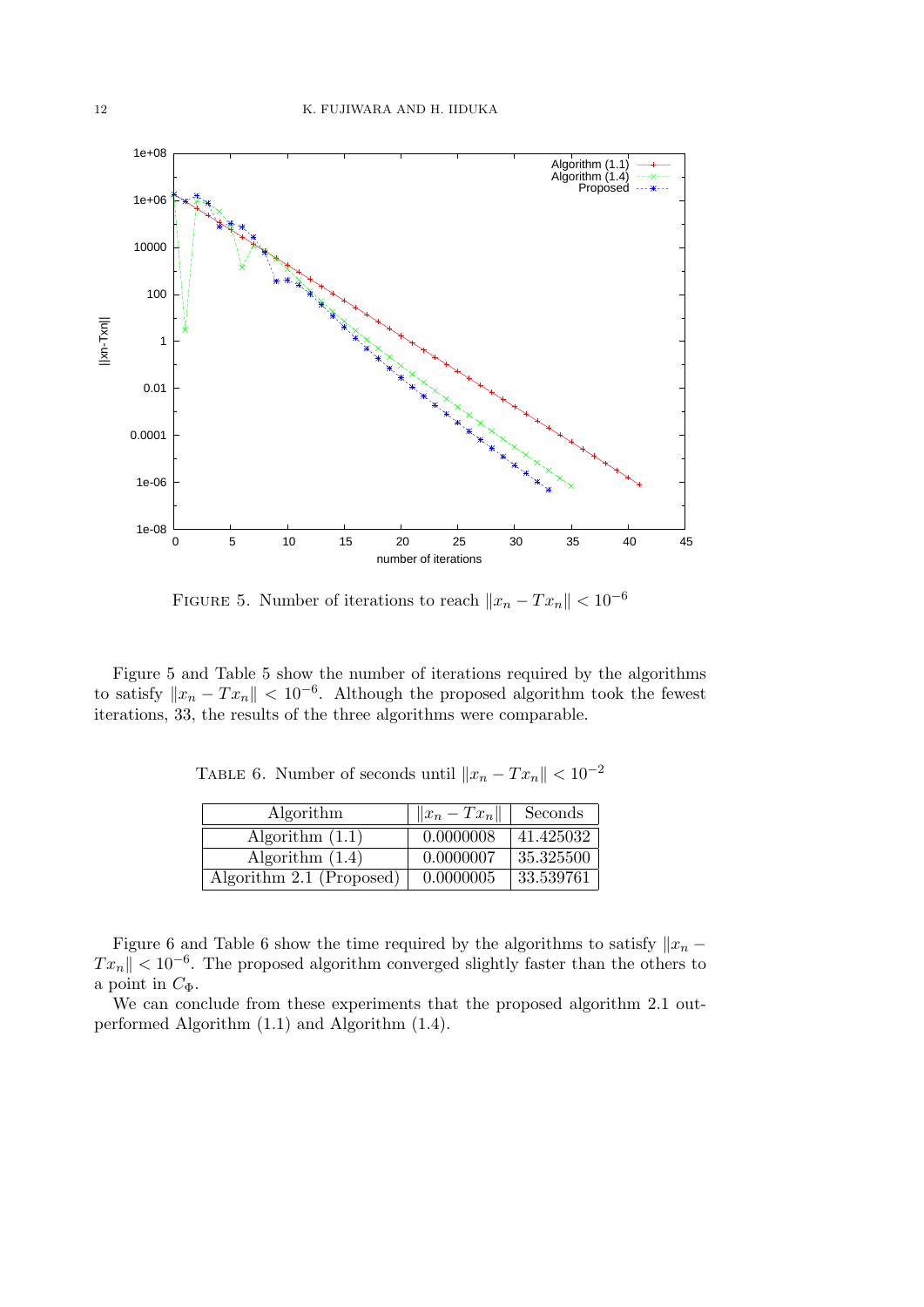

FIGURE 6. Number of seconds until  $||x_n - Tx_n|| < 10^{-6}$ 

## 4. CONCLUSION

This paper presented an algorithm to accelerate the Krasnosel'skii-Mann algorithm for finding a fixed point of a nonexpansive mapping on a real Hilbert space and its convergence analysis. This convergence analysis guarantees that the proposed algorithm weakly converges to a fixed point of a nonexpansive mapping under certain assumptions. We also showed that the proposed algorithm outperformed the existing algorithms in experiments.

#### **REFERENCES**

- [1] H. H. Bauschke and P. L. Combettes, *Convex Analysis and Monotone Operator Theory in Hilbert Spaces*, Springer, New York, 2011.
- [2] V. Berinde, *Iterative Approximation of Fixed Points*, Springer, New York, 2007.
- [3] P. L. Combettes and P. Bondon, *Hard-constrained inconsistent signal feasibility problems*, IEEE Transactions on Signal Processing **47** (1999), 2460–2468.
- [4] R. Cominetti, J. A. Soto and J. Vaisman, *On the rate of convergence of Krasnosel'skii-Mann iterations and their connection with sums of Bernoullis*, Israel Journal of Mathematics **199** (2014), 757–772.
- [5] K. Goebel and W. A. Kirk, *Topics in Metric Fixed Point Theory*, Cambridge University Press, Cambridge, 1990.
- [6] K. Goebel and S. Reich, *Uniform Convexity, Hyperbolic Geometry, and Nonexpansive Mappings*, Dekker, New York and Basel, 1984.